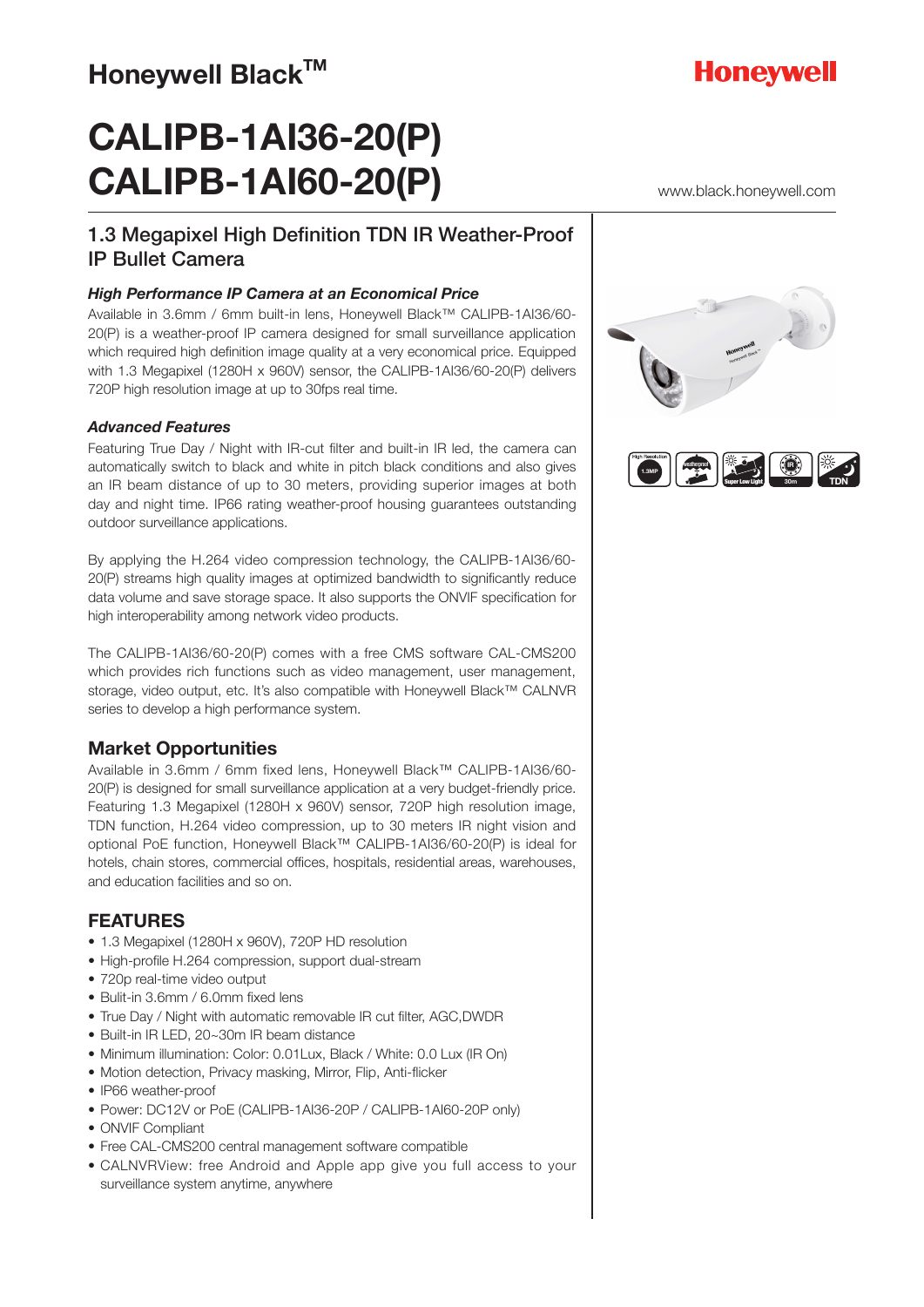# **CALIPB-1AI36-20(P) CALIPB-1AI60-20(P)**

www.black.honeywell.com

## 1.3 Megapixel High Definition TDN IR Weather-Proof IP Bullet Camera

#### **SPECIFICATIONS**

| Model                            | CALIPB-1AI36-20 / CALIPB-1AI60-20                                                                                                                                                                                                         | CALIPB-1AI36-20P / CALIPB-1AI60-20P |
|----------------------------------|-------------------------------------------------------------------------------------------------------------------------------------------------------------------------------------------------------------------------------------------|-------------------------------------|
| Image Sensor                     | 1/3" ultra-low illumination CMOS                                                                                                                                                                                                          |                                     |
| <b>Effective Pixels</b>          | 1280 (H) x 960 (V)                                                                                                                                                                                                                        |                                     |
| Minimum Illumination             | Color: 0.01Lux @ (F1.2,AGC ON)<br>B/W: 0.0Lux (IR On)                                                                                                                                                                                     |                                     |
| <b>Shutter Speed</b>             | Auto, 1/50 (1/60) sec, 1/120 sec, 1/250 sec, 1/500 sec, 1/1000 sec, 1/2000 sec, 1/4000 sec,<br>1/10,000 sec (millisecond adjustable)                                                                                                      |                                     |
| Lens                             | CALIPB-1AI36-20 / CALIPB-1AI36-20P: f=3.6mm<br>CALIPB-1AI60-20 / CALIPB-1AI60-20P: f=6mm                                                                                                                                                  |                                     |
| <b>DWDR</b>                      | ON/OFF                                                                                                                                                                                                                                    |                                     |
| Day & Night                      | TDN. IR cut removable                                                                                                                                                                                                                     |                                     |
| Day & Night Mode                 | Auto, Color, Black & White                                                                                                                                                                                                                |                                     |
| <b>IR Beam Distance</b>          | 20~30m                                                                                                                                                                                                                                    |                                     |
| <b>BLC</b>                       | ON/OFF                                                                                                                                                                                                                                    |                                     |
| Auto Gain Control                | ON/OFF 0~100 adjustable                                                                                                                                                                                                                   |                                     |
| <b>Slow Shutter</b>              | None, Low, Medium, High                                                                                                                                                                                                                   |                                     |
| NT Level (DNR)                   | Day / Night 0~5 adjustable                                                                                                                                                                                                                |                                     |
| Image Set                        | Brightness, Contrast, Saturation, Hue can be customized through CMS client and IE browser                                                                                                                                                 |                                     |
| <b>OSD Display</b>               | Time title, Channel title                                                                                                                                                                                                                 |                                     |
| Video Compression                | H.264 High Profile dual-stream                                                                                                                                                                                                            |                                     |
| Image Resolution &<br>Frame Rate | Main Stream:<br>50Hz: 25fps (720P: 1280 x 720), (1.3M: 1280 x 960)<br>60Hz: 30fps (720P: 1280 x 720), (1.3M: 1280 x 960)<br>Sub Stream:<br>50Hz: 25fps (D1: 704 x 576), (CIF: 352 x 288)<br>60Hz: 30fps (D1: 704 x 576), (CIF: 352 x 288) |                                     |
| <b>Bite Rate</b>                 | H.264: 100Kbps~6Mbps Image resolution lowest / lower / general / high / higher / highest<br>selectable                                                                                                                                    |                                     |
| <b>Bite Rate Type</b>            | CBR / VBR                                                                                                                                                                                                                                 |                                     |
| Audio Compression                | G.711a                                                                                                                                                                                                                                    |                                     |
| Network Interface Protocol       | ONVIF <sub>2.0</sub>                                                                                                                                                                                                                      |                                     |
| Support Protocol                 | TCP/IP, HTTP, DHCP, DNS, DDNS, PPPoE, SMTP, NTP (HTTPS, SIP, 802.1x, IPv6)                                                                                                                                                                |                                     |
| <b>Browser</b>                   | IE6.0 to IE11.0                                                                                                                                                                                                                           |                                     |
| Alarm Trigger                    | Video motion, video blind, video loss, intelligent analysis (line crossing), device disconnect                                                                                                                                            |                                     |
| <b>Motion Detection</b>          | 396 zones                                                                                                                                                                                                                                 |                                     |
| Privacy Masking (Region Cover)   | 4 zones                                                                                                                                                                                                                                   |                                     |
| Max. User Access                 | 5 users                                                                                                                                                                                                                                   |                                     |
| Ethernet                         | 1 RJ45 10M/100M self adaptive Ethernet interface                                                                                                                                                                                          |                                     |
| Storage                          | Network storage                                                                                                                                                                                                                           |                                     |
| <b>CMS</b>                       | CAL-CMS200                                                                                                                                                                                                                                |                                     |
| Mobile View APP                  | CALNVRView for iPhone, iPad, Android                                                                                                                                                                                                      |                                     |
| Operating Temperature            | $-10^{\circ}$ C $\sim$ 60 $^{\circ}$ C,                                                                                                                                                                                                   |                                     |
| <b>Operating Humidity</b>        | Less than 90% (non-condensing)                                                                                                                                                                                                            |                                     |
| Power Supply                     | DC12V±10%                                                                                                                                                                                                                                 |                                     |
| Power Consumption                | 3W Max (excluding external loading)                                                                                                                                                                                                       |                                     |
| Power over Ethernet (PoE)        | N/A                                                                                                                                                                                                                                       | IEEE 802.3af                        |
| Dimension                        | 200 (D) x 84(W) x 72(H) mm                                                                                                                                                                                                                |                                     |
| Weight                           | 300g                                                                                                                                                                                                                                      |                                     |
| <b>IP Protection</b>             | IP66                                                                                                                                                                                                                                      |                                     |
| Certificate                      | CE, FCC, C-tick                                                                                                                                                                                                                           |                                     |

Note: Honeywell reserves the right, without notification, to make changes in product design and/or specifications.